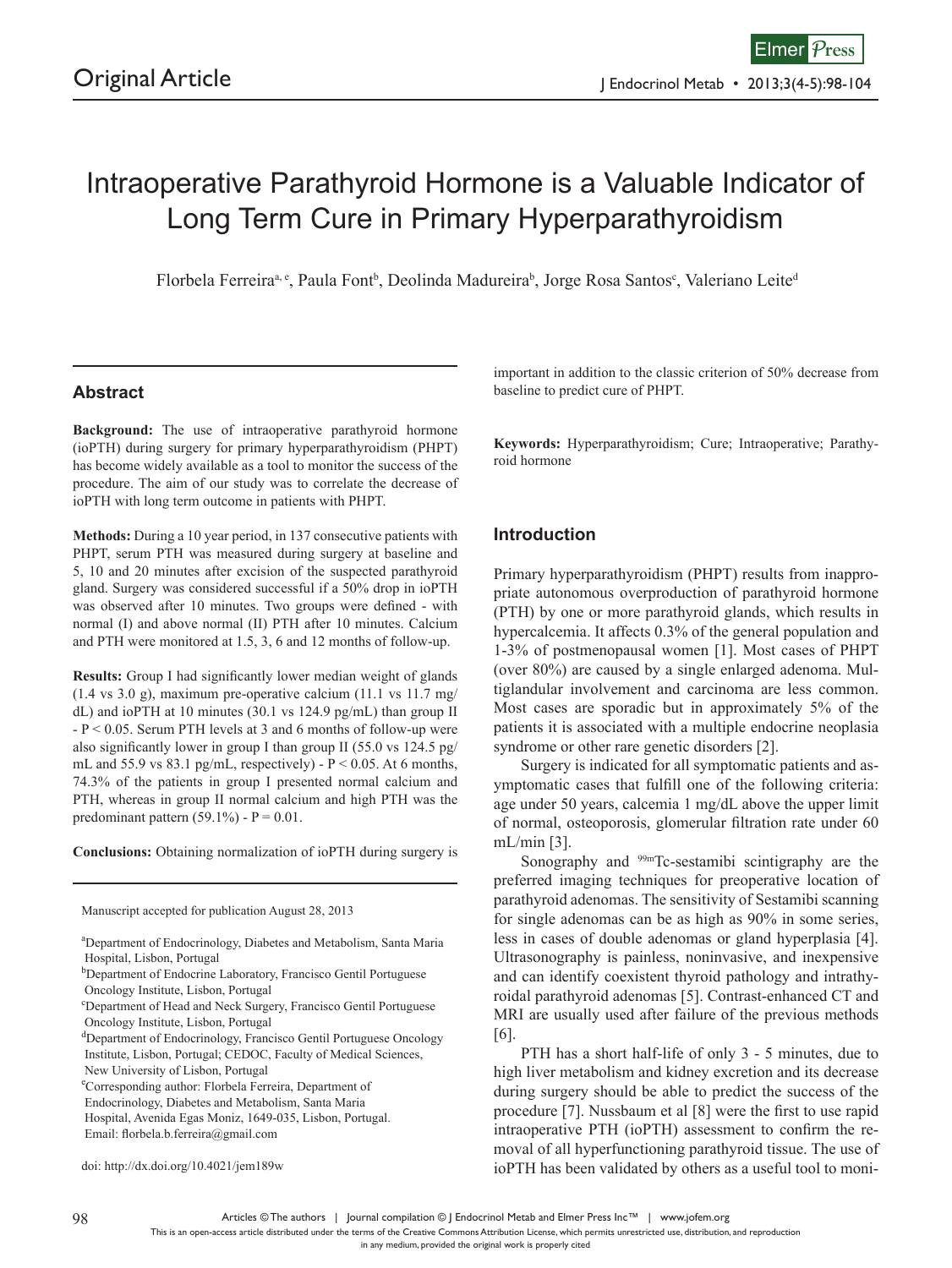

**Figure 1.** Boxplot chart of the PTH levels before and 5, 10 and 20 minutes after excision of the parathyroid gland.

tor the success of the procedure [4-6, 9-14].

The aim of our study was to correlate the decrease of ioPTH levels with long term outcome in patients with PHPT.

#### **Methods**

Medical records of 141 consecutive patients with primary hyperparathyroidism submitted to elective parathyroidectomy with ioPTH monitoring in Francisco Gentil Portuguese Oncology Institute were analyzed. Four patients were excluded due to scarce pre and post operative data, leaving a total of 137 patients. Surgeries were performed by one of five surgeons in the Head and Neck Department between January 2001 and July 2011 (126 months).

Patients were submitted to pre-operative analytical evaluation, including basic metabolic panel and evaluation of serum calcium, phosphate and plasma PTH. One or more imaging methods (sonography, Sestamibi scintigraphy, CT scan and/or MRI of the neck) to identify the affected gland were performed.

Patients were admitted to the inpatient department of Surgery of the Head and Neck the day before surgery. Before discharge, evaluation of calcium and phosphate were performed and patients were evaluated by an Endocrinologist. Calcium, with or without vitamin D supplements, was prescribed when calcium levels (corrected for albumin level) were below normal range. Regular follow up was then

scheduled in the Endocrinology Outpatient Clinic, for clinical and laboratory evaluation, approximately at 1.5, 3, 6 and 12 months after surgery, and annually afterwards.

Intraoperative blood samples were collected from a peripheral vein to a EDTA containing tube at the time of anesthesia induction, immediately before incision, and 5, 10 and 20 minutes after excision of the affected gland. The tubes were transported to the laboratory immediately and analyzed within 5 minutes.

Intraoperative plasma intact PTH was measured using Immulite® 1000 turbo intact PTH (Siemens Healthcare), a double antibody chemiluminesce immunometric method. This assay, which requires binding by both enzyme-labeled and solid-phase antibodies, is highly specific for intact PTH. There is about 80% cross reactivity with very large aminoterminal truncated fragments (PTH 7 - 84). Reference value of PTH was 12 - 65 pg/mL. Time for analysis of the samples was about eighteen minutes, and total time to communicate the result to the operating room was around twenty-five minutes. Reference value for calcium was 8.5 - 10.2 mg/dL.

Measurement of PTH at follow up visits was obtained using the same method as in the intraoperative procedure.

According to the pre-operative tumor localization, when available, the surgeon directed and limited the size of the neck incision to the anatomical location identified. The incision was then closed and the patient kept under light anesthesia while awaiting the results from the laboratory. If the fall in ioPTH between the highest value before exci-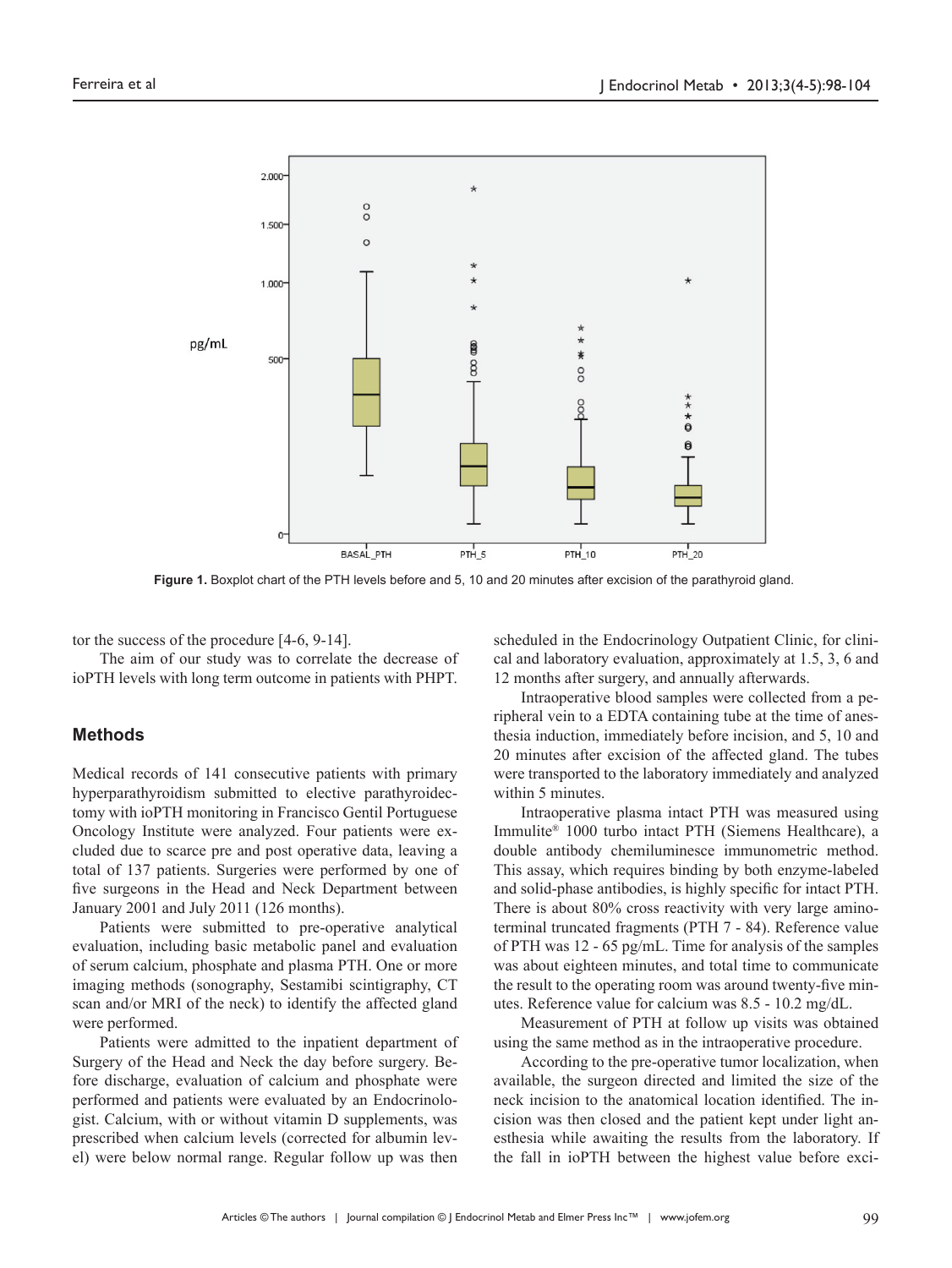| )<br>2<br>2<br>2<br>2<br>2<br>2 |
|---------------------------------|
|                                 |
|                                 |
|                                 |
|                                 |
|                                 |
| $\overline{\phantom{0}}$        |
|                                 |
| 5<br>5<br>5<br>5                |
|                                 |
|                                 |
|                                 |
|                                 |
|                                 |
| l                               |
|                                 |
|                                 |
|                                 |
|                                 |
|                                 |
|                                 |
|                                 |
|                                 |
| ï                               |
|                                 |
|                                 |
|                                 |
|                                 |
|                                 |
|                                 |
|                                 |
| condition<br>$\frac{1}{2}$      |
|                                 |
|                                 |
|                                 |
|                                 |
|                                 |
|                                 |
| د<br>م                          |
|                                 |
|                                 |
|                                 |
|                                 |
|                                 |
|                                 |
|                                 |
|                                 |
|                                 |
|                                 |
|                                 |
|                                 |
|                                 |
|                                 |
|                                 |
| $\frac{1}{2}$                   |
|                                 |
|                                 |
|                                 |
| i<br>!<br>:                     |
|                                 |
|                                 |
|                                 |
|                                 |
|                                 |
|                                 |
|                                 |
|                                 |
| Table 1.                        |

9

|                      |       | 3 months |      | 6 months   |      | 1 year |      | 2 years |      | 3 years |                | 4 years       |                   | 5 years         |
|----------------------|-------|----------|------|------------|------|--------|------|---------|------|---------|----------------|---------------|-------------------|-----------------|
|                      | ී     | PTH      | ී    | <b>PTH</b> | ී    | PTH    | ී    | PTH     | ී    | PTH     | ී              | PTH           | ී                 | PTH             |
| Z                    | $\Im$ | 53       | 69   | 65         | 54   | 53     | 51   | 53      | 28   | 23      | $\overline{c}$ | $\frac{5}{2}$ | $\overline{4}$    | $\overline{13}$ |
| Median               | 9.2   | 69.6     | 9.2  | 60.3       | 9.2  | 46.6   | 9.4  | 49.4    | 9.2  | 52.4    | 9.1            | 62.9          | 9.2               | 57.4            |
| Inter-quartile range | 0.9   | 74.6     | 0.6  | 59.1       | 0.6  | 38.3   | 0.6  | 50.4    | 0.5  | 56.7    | 0.6            | 87.2          | $\overline{1}$ .0 | 36.2            |
| Decreased (%)        | 10.9  | 7.5      | 7.2  | 6.2        | 7.4  | 5.7    | 7.8  | 5.7     | 7.1  | 0.0     | $10.0$         | 0.0           | 14.3              | 7.7             |
| Normal (%)           | 84.4  | 37.7     | 89.9 | 52.3       | 88.9 | 73.6   | 88.2 | 50.9    | 92.9 | 65.2    | 85.0           | 46.7          | 78.6              | 69.2            |
| Increased (%)        | 4.7   | 54.7     | 2.9  | 41.5       | 3.7  | 20.8   | 3.9  | 43.4    | 0.0  | 34.8    | 5.0            | 53.3          | 7.1               | 23.1            |
|                      |       |          |      |            |      |        |      |         |      |         |                |               |                   |                 |

sion and the value ten minutes after excision was equal or above 50%, surgery was considered successful and finished. If the decrease was inferior to the established cut-off value, the incision was reopened and additional neck exploration was performed. In all patients the excised tissue was sent for pathological examination.

In 129 cases, both baseline and 10 minutes samples were available. We defined two groups among the patients who fulfilled the 50% PTH drop during surgery ( $N = 125$ ). Group I had PTH within the normal range and group II had an elevated level of PTH 10 minutes after surgery. We studied the differences between these two groups.

Clinical and laboratory data of the patients included in the study was collected retrospectively and included in a data base. Statistical analysis was performed using SPSS 20.0 software for Windows (SPSS Inc, Chicago, USA). Descriptive statistics were performed. Chi-square or Fisher exact test were used to compare categorical variables and the Mann-Whitney test were used to compare continuous variables between groups. To compare related samples the nonparametric Wilcoxon signed rank test was applied. Calcium and PTH levels and weight of the glands were not normally distributed and were expressed as median and interquartile range. The other continuous variables were expressed as mean and standard deviation. A P value below 0.05 was considered statistically significant.

#### **Results**

The majority of our patients were women (78.1%), in the sixth to eighth decade of life (69.3%). Mean age was 61  $\pm$ 16 years. The median higher pre-operative levels of calcium and PTH were, respectively, 11.3 mg/dL (to convert calcium to millimoles per liter, multiply by 0.25) and 209.5 pg/mL (to convert to nanograms per liter, multiply by 1).

We considered for each patient the highest of the two basal measurements obtained, at the induction of anesthesia and pre-excision, to calculate the percentage of PTH drop during the procedure. Median level of the highest basal PTH was 323 pg/mL. Most patients had measurements at 5, 10 and 20 minutes after excision. Figure 1 is a graphic representation of the drop in ioPTH during the procedure.

The mean percentage drop in PTH between the highest pre excision level and the level at 10 minutes post excision was  $83.4 \pm 14.5\%$ . Almost all patients (96.9%, n = 125) fulfilled the criteria of a drop equal or above 50% from baseline. PTH at 10 minutes post-excision was within the normal range in  $68.0\%$  of these patients (n = 85, median 30.1 mg/  $dL$ ), while in the remainder of the cases was elevated (n = 40, median 125.5 mg/dL).

All patients had results from at least one imaging method before surgery, the average being 1.9 methods per patient. A neck sonography was performed in 81.8% cases and a ses-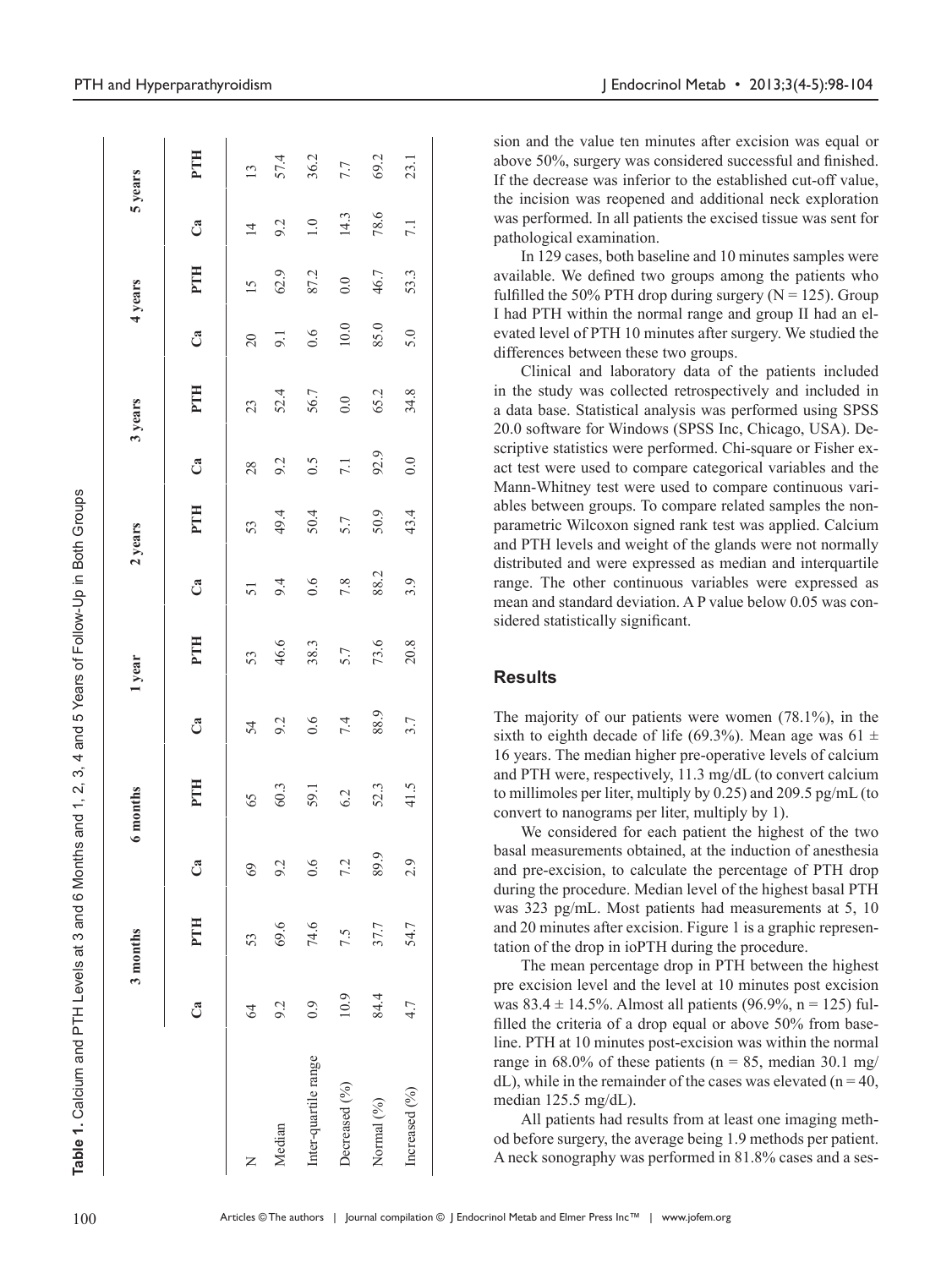|                                         | <b>Group I</b>    | <b>Group II</b>   | P          |
|-----------------------------------------|-------------------|-------------------|------------|
| Age (years)                             | $59.88 \pm 15.89$ | $62.93 \pm 16.14$ | 0.34       |
| Gender                                  |                   |                   | ${}< 0.01$ |
| Female (nr patients)                    | 74                | 24                |            |
| Male (nr patients)                      | 11                | 16                |            |
| Weight removed glands (g)               | 1.4(2.2)          | 3.0(6.0)          | ${}< 0.01$ |
| Final diagnosis                         |                   |                   | 0.15       |
| Single adenoma (nr patients)            | 75                | 41                |            |
| Multiglandular disease (nr patients)    | 11                | $\overline{2}$    |            |
| Highest pre-operative calcium (mg/dL)   | 11.1(1.4)         | 11.7(1.8)         | ${}< 0.01$ |
| Highest pre-excision PTH                | 259 (210.5)       | 863 (1186.5)      | ${}< 0.01$ |
| Intra-operative PTH - 10' (pg/mL)       | 30.1(20.5)        | 125.5 (124.9)     | ${}< 0.01$ |
| Calcium 1.5 months (mg/dL)              | 9.2(0.8)          | 9.1(1.1)          | 0.41       |
| Calcium 3 months (mg/dL)                | 9.4(0.8)          | 9.0(1.1)          | 0.39       |
| Calcium 6 months (mg/dL)                | 9.2(0.6)          | 9.2(0.8)          | 0.83       |
| Calcium 12 months (mg/dL)               | 9.2(0.6)          | 9.2(0.7)          | 0.59       |
| PTH 1.5 months (pg/mL)                  | 58.0 (47.2)       | 73.4 (98.7)       | 0.16       |
| PTH 3 months (pg/mL)                    | 55.0(49.9)        | 124.5 (136.7)     | $< 0.01$   |
| PTH 6 months (pg/mL)                    | 55.9 (48.2)       | 83.1 (92.6)       | ${}< 0.01$ |
| PTH 12 months (pg/mL)                   | 46.3(39.6)        | 61.0(57.6)        | 0.07       |
| Calcium and PTH at 6 months             |                   |                   | 0.01       |
| Normal calcium/normal PTH (nr patients) | 26                | $\overline{9}$    |            |
| Normal calcium/ high PTH (nr patients)  | 9                 | 13                |            |

**Table 2.** Findings in Patients Who Fulfilled the Criterion of 50% Drop in ioPTH With Normal (Group I) or Increased (Group II) PTH After 10 Minutes Post-Excision

Weight of the glands and levels of calcium and PTH are expressed as median and interquartile range. SI conversion factors: to convert calcium to millimoles per liter, multiply by 0.25; to convert PTH to nanograms per liter, multiply by 1.

tamibi scan in 66%. Neck CT scan or MRI was obtained in only 22.6% and 15.3% of the cases, respectively.

Final diagnosis was single adenoma in 88.3% of the cases, multiple adenoma in 2.2%, hyperplasia in 7.3% and carcinoma in the remaining 1.5% (2 patients). In four cases of single adenomas, patients had had previous thyroid surgery (total or partial thyroidectomy) and localization of the

culprit lesion could not be determined precisely. The remaining single adenomas were: left inferior 42.2%, right inferior 42.2%, left superior 11.2%, right superior 4.3%.

In a total of five surgeries, the wound had to be reopened during the procedure and bilateral exploration was performed due to failure of inadequate (under 50%) fall of ioPTH 10 minutes after the removal of the suspected gland.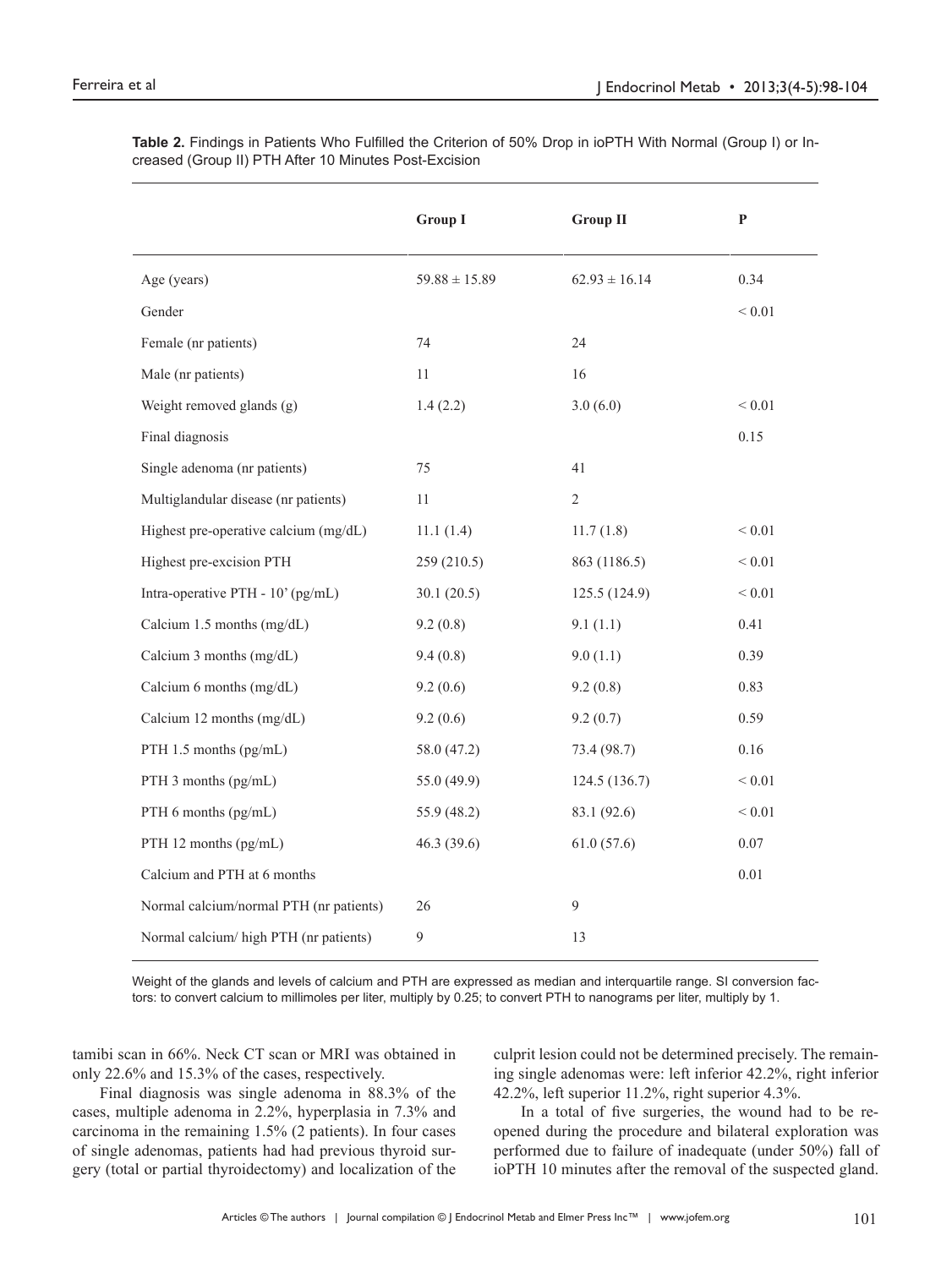They all had subsequent measurements of ioPTH. For statistical purposes we considered the values obtained in the last measurement. In two cases, the final diagnosis was parathyroid hyperplasia of three glands. In another case, the sonography identified one enlarged gland, but final diagnosis was adenoma of the contralateral parathyroid. In two cases the pre-operative imaging methods identified only one gland but two glands had to be removed to obtain a significant drop in ioPTH, and final diagnosis was of double adenoma.

Table 1 indicates the median, interquartile range and percentage of normal, decreased and elevated levels of calcium and PTH at different time points until 5 years after surgery (groups I and II). After 3 months, most patients had normal calcium (84.4%) and this proportion increased over time (almost 90% at 6 and 12 months). The proportion of patients with normal PTH also increased over time - 37.7%, 52.3% and 73.6% at 3, 6 and 12 months, respectively. After the first year of follow up, nearly half of the patients had normal PTH. After 3 years 93% of the patients maintained normal levels of calcium and at 5 years after surgery 79% were normocalcemic.

We compared pre and post operative factors associated with normalization (Group I) or elevation (Group II) of ioPTH at 10 minutes, in cases where the  $\geq 50\%$  drop in ioPTH criteria was verified (Table 2). Median calcium was not statistically different between the groups at different times in follow-up, and neither was PTH at 6 weeks and one year after surgery. Having normal or high ioPTH at 10 minutes post-excision was independent of the disease affecting one or multiple glands. Group I patients had significantly lower median weight of glands (1.4 vs 3.0 g), maximum preoperative calcium (11.1 vs 11.7 mg/dL), basal ioPTH (259 vs 863 pg/mL), and ioPTH at 10 minutes (124.9 vs 30.1 pg/ mL). Serum PTH levels at 3 and 6 months of follow-up were also significantly lower in group I than in group II (55.0 vs 124.5 pg/mL and 55.9 vs 83.1 pg/mL, respectively) -  $P \le$ 0.01.

Six month after surgery almost two thirds of the patients (59.4%) presented normal calcium and PTH; the remaining had elevated PTH but normal calcium. None had elevated calcium and PTH. The difference in outcomes at 6 months between groups was statistically significant ( $P = 0.01$ ), with a higher proportion of patients presenting normal calcium and PTH in group I (26 vs 9) and with normal calcium but elevated PTH in group II (13 vs 9).

One year after surgery, 3.7% of the patients (from group II), were found to have elevated calcium and PTH, after having had normal values for the first 6 months, indicating recurrence (data not shown).

## **Discussion**

Since it was first suggested by Nussbaum in 1988, intraop-

erative measurement of PTH has been extensively used to limit the extent of surgery for PHPT with high rate of success  $[9, 10, 12-18]$ . When the classic "more than 50% drop" criterion is used, a peripheral PTH level decreasing more than 50% ten minutes after removal of the abnormal parathyroid glands predicts normal or low postoperative calcemia with an accuracy of 97-98% [19].

We used the highest pre-value of PTH (between the pre-incision and pre-excision) to calculate the percent of decrease of the ioPTH at 10 minutes, as some authors have suggested that failure to collect and compare both baseline samples increases the incidence of false negative results [20]. In our series, if we had not followed this criterion, at least some of the cases would have not fulfilled the 50% drop at 10 minutes.

Less invasive surgical procedures require pre-operative localization of the hyperfunctioning parathyroids. Ultrasonography is able to localize up to 80% of parathyroid adenomas and with Tc99m Sestamibi scanning this rate sometimes exceeds 90% [6]. The combination of multiple methods increases sensitivity in the detection of the disease. The vast majority had two preoperative imaging methods prior to surgery. The combined results of these methods allowed correct pre-operative localization of the affected gland(s) in 97% of the patients.

In five cases (4% of the patients), the preoperative imaging methods misidentified the affected gland or failed to identify all the glands in cases of multiglandular disease. Monitoring of ioPTH was crucial in these particular cases in avoiding unnecessary reoperation. Other authors have reported a change in operative management of 8.7% after ioPTH monitoring [13].

We found a considerably increased prevalence of adenomas in the inferior parathyroids (84.4%). Similar results were obtained by other authors [16]. We were unable to provide logical explanation for this fact, though the results seem to indicate that this distribution is more than merely incidental.

The "hungry bone syndrome" is the fall in serum calcium and increase in influx of calcium into bone after parathyroidectomy, due to functional or relative hypoparathyroidism. It occurs in approximately 13% of the patients after this type of surgery [21]. We found a similar prevalence of hypocalcemia (10.9%) in our patients three months after surgery. At this time point 95% had a normal or above normal level of PTH, which can be due to the hungry bone syndrome.

The proportion of patients with normal calcium is 85- 90% after surgery. An increasing percentage of patients presents with normal PTH over time - 37.7%, 52.3% and 73.6% at 3, 6 and 12 months, respectively. These findings emphasize the importance of regular and long term follow-up of these patients. We were able to collect data two to five years after surgery in some patients. Nearly 80% of these patients maintained normal calcemia in the long term, although the percentage of patients with a normal PTH over time is some-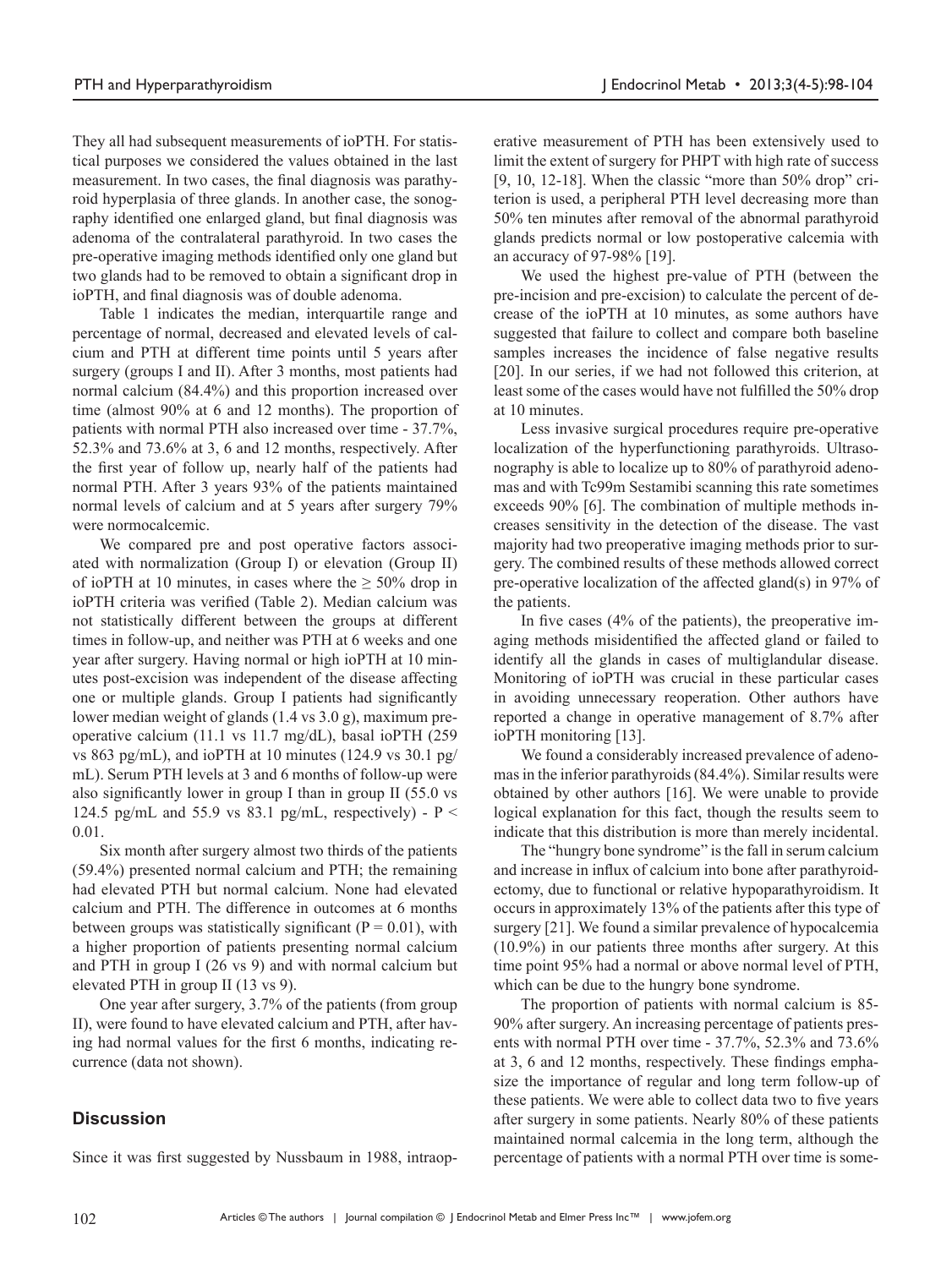what lower (70% at five years, probably reflecting vitamin D deficiency).

We were particularly interested in studying the patients who achieved a normal PTH during surgery, in addition to the classic criterion of 50% drop in PTH. Two groups, with normal and elevated PTH after excision of the affected gland were defined, as shown in Table 2. We found that patients who had larger glands, and higher preoperative calcium and PTH were more likely to have elevated PTH at 10 minutes, even though a drop in PTH above 50% from the highest baseline level had occurred.

Although there were no significant differences in calcium levels during the first year of follow-up, nor in PTH levels in the first 6 weeks after surgery, group II presented significantly higher levels of PTH after 3 and 6 months. At 6 months after surgery, group I had a higher proportion of patients with normal calcium and PTH (26 vs 9), whereas in group II normal calcium with elevated PTH was more prevalent (13 vs 9,  $P < 0.05$ ). The normalization of ioPTH during surgery seems to be also associated with a lower rate of recurrence, since the two patients that recurred at 12 months were from group II.

Our results are in accordance with what has been published by other authors, indicating a higher incidence of persistent HPT in patients who did not achieve normal PTH values during surgery [22, 23]. However, in a study conducted with a large number of patients [24] the incidence of persistent HPT was not increased in the group that did not reach normal ioPTH.

In conclusion, the majority of the patients who fulfilled the classic 50% drop criterion had normal calcium levels one year after surgery. Patients who had normal PTH after 10 minutes had lower PTH at follow-up than patients with elevated PTH at this time point. Normalization of ioPTH during surgery is associated with a smaller risk of disease persistence and a more favorable outcome.

## **Acknowledgement**

We would like to thank all of our colleagues in the Departments of Endocrine Laboratory, Head and Neck Surgery, and Endocrinology of the Francisco Gentil Portuguese Oncology Institute, Lisbon, Portugal for their valuable contribution. The authors are also grateful to Associacao de Endocrinologia Oncologica, Portugal, for partially funding this work.

## **References**

- 1. Melton LJ, 3rd. The epidemiology of primary hyperparathyroidism in North America. J Bone Miner Res. 2002;17(Suppl 2):N12-17.
- 2. Felger EA, Kandil E. Primary hyperparathyroidism.

Otolaryngol Clin North Am. 2010;43(2):417-432, x.

- 3. Bilezikian JP, Khan AA, Potts JT, Jr. Guidelines for the management of asymptomatic primary hyperparathyroidism: summary statement from the third international workshop. J Clin Endocrinol Metab. 2009;94(2):335- 339.
- 4. Civelek AC, Ozalp E, Donovan P, Udelsman R. Prospective evaluation of delayed technetium-99m sestamibi SPECT scintigraphy for preoperative localization of primary hyperparathyroidism. Surgery. 2002;131(2):149-157.
- 5. Udelsman R, Pasieka JL, Sturgeon C, Young JE, Clark OH. Surgery for asymptomatic primary hyperparathyroidism: proceedings of the third international workshop. J Clin Endocrinol Metab. 2009;94(2):366-372.
- 6. Johnson NA, Tublin ME, Ogilvie JB. Parathyroid imaging: technique and role in the preoperative evaluation of primary hyperparathyroidism. AJR Am J Roentgenol. 2007;188(6):1706-1715.
- 7. Maier GW, Kreis ME, Renn W, Pereira PL, Haring HU, Becker HD. Parathyroid hormone after adenectomy for primary hyperparathyroidism. A study of peptide hormone elimination kinetics in humans. J Clin Endocrinol Metab. 1998;83(11):3852-3856.
- 8. Nussbaum SR, Thompson AR, Hutcheson KA, Gaz RD, Wang CA. Intraoperative measurement of parathyroid hormone in the surgical management of hyperparathyroidism. Surgery. 1988;104(6):1121-1127.
- 9. Sokoll LJ, Drew H, Udelsman R. Intraoperative parathyroid hormone analysis: A study of 200 consecutive cases. Clin Chem. 2000;46(10):1662-1668.
- 10. Dominguez JM, Velasco S, Goni I, Leon A, Gonzalez H, Claure R, Arteaga E, et al. [Usefulness of intraoperative parathormone measurement to predict surgical cure in primary hyperparathyroidism]. Rev Med Chil. 2009;137(12):1591-1596.
- 11. Ypsilantis E, Charfare H, Wassif WS. Intraoperative PTH Assay during Minimally Invasive Parathyroidectomy May Be Helpful in the Detection of Double Adenomas and May Minimise the Risk of Recurrent Surgery. Int J Endocrinol. 2010;2010:178671.
- 12. Hathaway TD, Jones G, Stechman M, Scott-Coombes D. The value of intraoperative PTH measurements in patients with mild primary hyperparathyroidism. Langenbecks Arch Surg. 2013;398(5):723-727.
- 13. Calo PG, Pisano G, Tatti A, Medas F, Boi F, Mariotti S, Nicolosi A. Intraoperative parathyroid hormone assay during focused parathyroidectomy for primary hyperparathyroidism: is it really mandatory? Minerva Chir. 2012;67(4):337-342.
- 14. Neves MC, Ohe MN, Rosano M, Abrahao M, Cervantes O, Lazaretti-Castro M, Vieira JG, et al. A 10-year experience in intraoperative parathyroid hormone measurements for primary hyperparathyroidism: a prospective study of 91 previous unexplored patients. J Osteoporos.